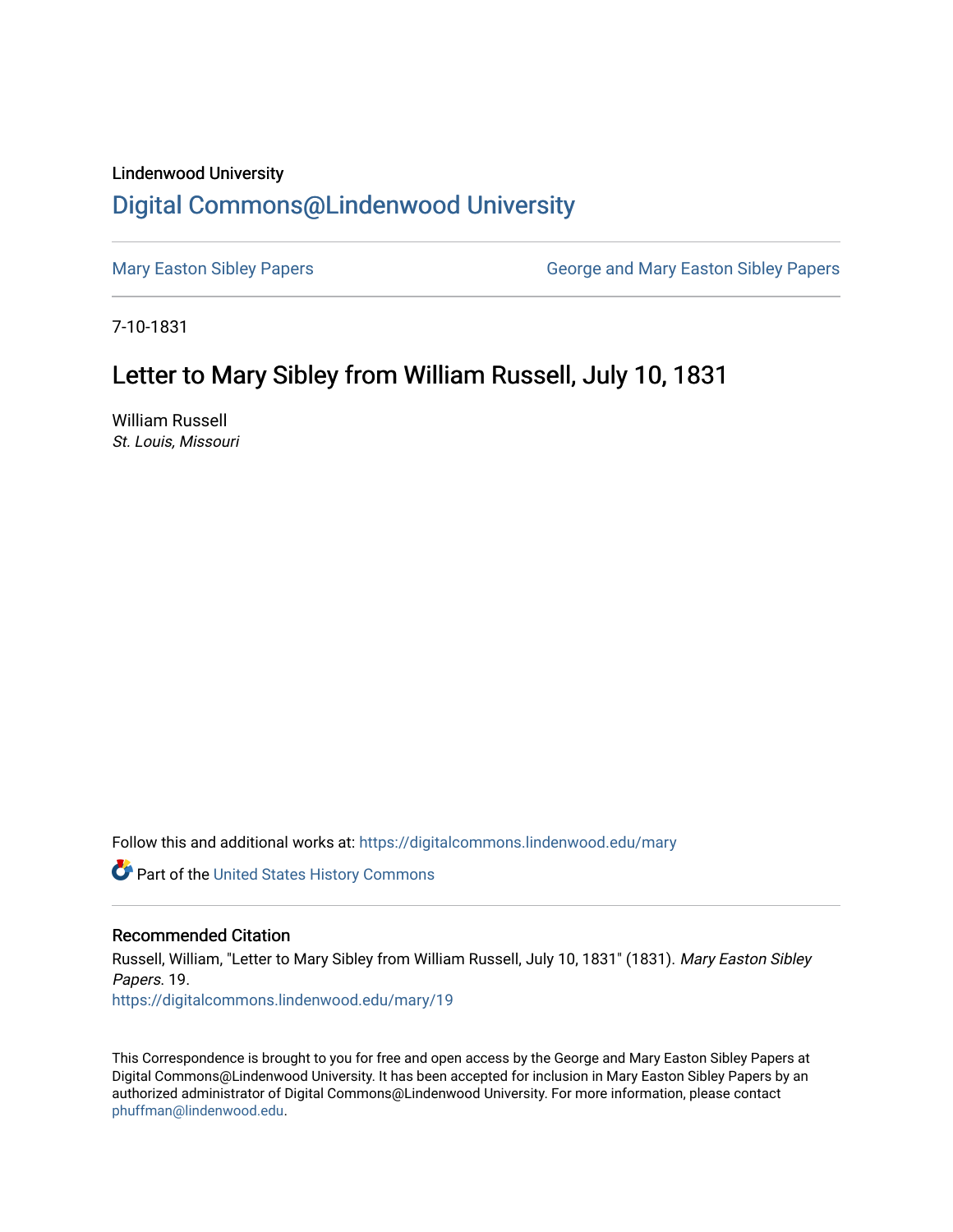## My esteemed friend,

Having never has very full conversation with you in relation to my little daughter now in your charge, in whom I feel a great interest and under great obligations for your & Maj. Sibley's kindness, in taking her into your family, and charge of her generally: (For no other place any where in my knowledge would have been so entirely satisfactory to me).

The reason that I now write you upon this subject, mere particularity then to Major Sibley, is that you have the troubles of my little daughters charge, more immediately than he; and as she becomes older, this relation will not be diminished. Though I feel equally grateful, and under the same obligations to each. Another reason that I now write you is, that I am desirous to pay you quarterly, such equivalent as money can, in such case, be so considered for the boarding, lodging, house room, etc. of my daughter Ann and for your personal interests in Learn present and future welfare! Money I know cannot entirely pay such obligation; but such part of it as can be, I most conscientiously think should be paid in money. Leaving myself only indebted for that part which money cannot pay. And the reason too that I direct this letter to you is that I have more hopes of your connecting that I pay in money, that park which money can pay, than I would have from Major Sibley; and as the larger half of the charges, troubles etc. cares about my little daughter will be upon your hands, I hope that you will agree to receive payment in money for such part as money can pay, and that Major Sibley will not object to it. If even he refuses to receive it himself, then let it be yours. This would relieve my feelings some. I know there may be other means to balance accounts in some degree, besides counting dollars. But in every sort of case, I greatly prefer, that there should be an agreed upon price, and fixed day of payment, for any and all sorts of calculable considerations, (as this is) or obligation that money can pay. Then I owe a certain sum, it is sue upon a certain day, and on that day you have a right to demand it, and I am bound to pay. That this far it is all plain business.

This prefaced, I will presume that you agree to receive payment as I propose. The, that you may be the letter judge of my views and wishes as to my little daughter's education, raising and improvement while she remain with you. I will pay separately for all her schooling, (whether taught by you, or by others) that I will furnish her a bureau to hold her clothes, also a bedstead etc. Mattress, (a chain she has) and her shoes, bonnets, combs, etc. Also, and at all time, the materials for all and every description of her other clothing for everything proper as necessary for her to wear. Also, all her books & stationary of every sort, excepting boarding, lodging, house room, etc. Which I depend on Major Sibley & you to furnish.

I f major Sibley & you, both, upon knowing the disposition of my Ann, continue disposed to oblige me in \_\_ her education, it is my purpose to keep her entirely with you (except to go one in the time to see her mother. Perhaps next April) Until her education is as far completed as there are schools at St. Charles to accomplish it. I intend igg I live, to give her as good education, both useful and ornamental, as I find she has the capacity to receive to advantage, That unless there are continued schools at St. Charles, suited to give the education she is prepared to receive, then I may find it necessary on that account, to take her to some other school.

From the commencement, and as long as my daughter remaining with you, I must solicit you kindness, in improving her mind at home and in everything that is good and useful. I feel more concern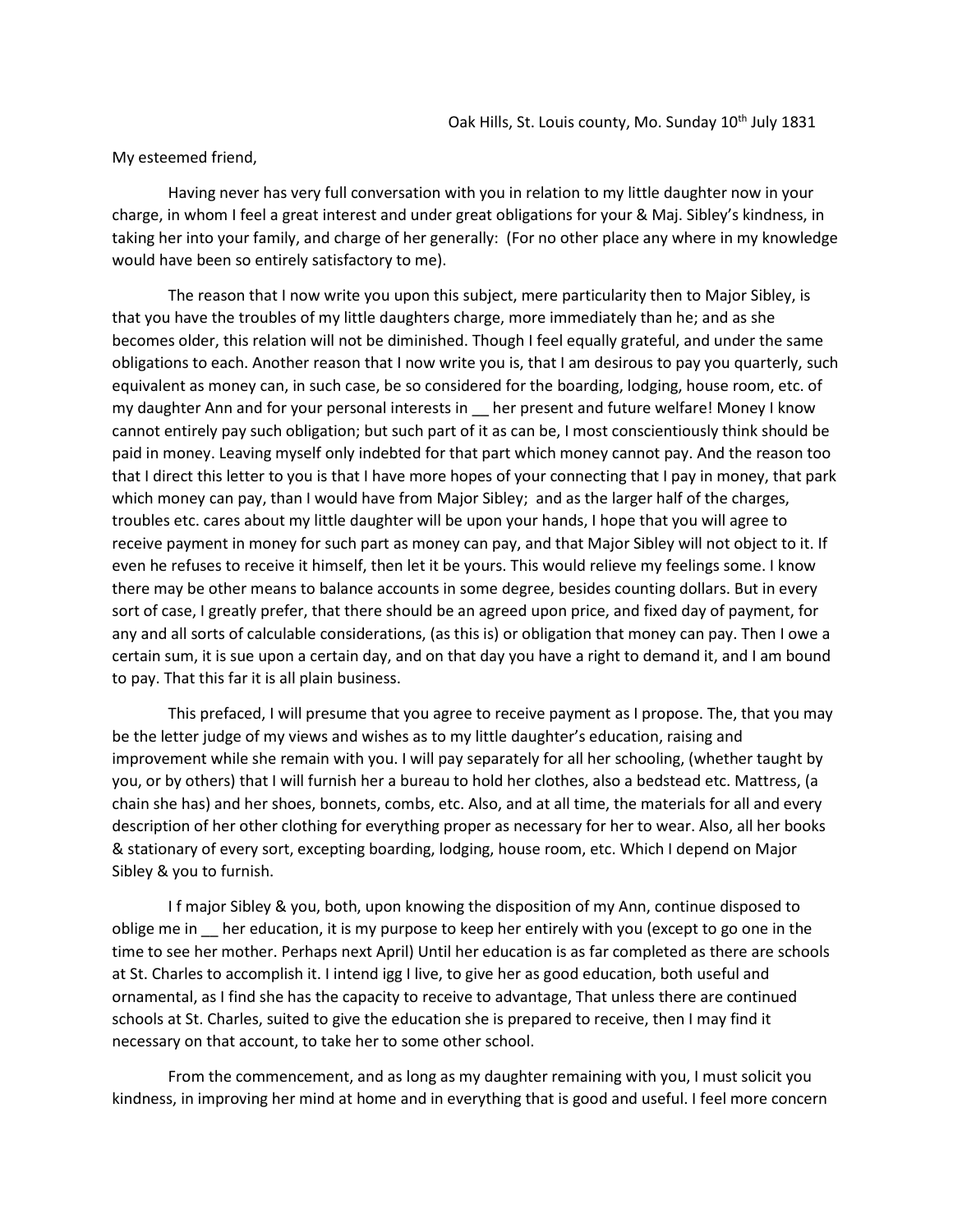for her morals and improvement of mind and strict source of honor and propriety in all things, than for her school learning. It is also my desire that when she is not at school, a portion of her time may be employed in some sort of domestic industry, to make habit of industry and of care easy and familiar to her. I do not object to a little play provided it is with good little girls, and at appropriate times and places: but for the most part domestic industry is the better recreation. As fast as she is capable, I desire that she learn to make her own clothes. And to sew generally, as well as knit, during part of the time she is not at school. And when she improves in sewing, I will furnish her suitable materials to work upon and for herself to improve in the finer sorts of work. But sewing and knitting is not all. She becomes capable, and is not at school, I wish her to be occasionally in every sort of domestic industry necessary to be done in and about a neat and well kept house.

It is also my desire that she be taught to be particular, at all times, and in all places in her personal neatness and cleanliness. Particular in care of her skin, and of her hair, as well and in neatness of waring her clothes: to establish a uniform habit of continual neatness of her person, clothes, skin, hair etc.

Her manners, her pronunciation, her walk, and some of her gestures require improvement, but I am not capable of advising how it should be done. She often, when talking fast, down not articulate distinctly or well, which makes her tone of voice sound badly. This may possibly be improved in learning to read, or by advice otherwise. When she learns to read, I wish her taught to pronounce in a clear, distinct, and somewhat bold tone of voice.

As I doubt the usefulness of reading amusing and entertaining Novels at all, I would not desire my daughter to read such, before her education is finished, if ever. It attracts the mind to much as I think, from more useful learning. I object too, to much of the fashionable southern and western education of girls, in pushing them forward, or permitting them at too early an age, to leave the flock of happy, little girls, to make a shew in what is supposed, more splendid, social, or fashionable society. I will be proud how soon my little daughter acquires all the intelligence, and improvement of mind, and all the leaning, useful, domestic, and ornamental, that she is capable of. And as a little girl (no matter what size) to practice and improve upon it, until she arrives fully a discrete and mature years before she desires to leave the \_\_, of happy little girls. I approve of her going to church at any age or size. I would not object to her being one (with suitable company) of children's balls, or parties. I may probably incline to have her taught dancing as a part of her education; but if I do, it would not be with a desire, that she should ever be at a public ball, (other than childrens, and then in company with a suitable advisor). Nor at a theatre (if ever) until she fully arrives at an age of sound discretion.

One of my reasons for so much detail in in this letter, is to put on one paper my present views and wishes, as to the raising and education of my little daughter, and to state what part of it, I expect to do or furnish, or pay for without your aid, and that you may see what part of the troubles, cares, etc. I desire to inflict upon you. That you may be the better judge, and better able to say, how much a year (payable quarter yearly from the time you received her) I am to pay you for the boarding of my little daughter, her lodging, house room, etc. and for your care and trouble improving her mind, habits, manners when our of school, in all things that you consider good and useful, and your care, diligence and tuition to her, in the useful and necessary branches of domestic industry and sewing, and needle work etc. as she becomes capable of acquiring such learning. And your care, in encouraging her to continue neatness in her person and dress and carefulness of her skin, hair, clothes and advising her